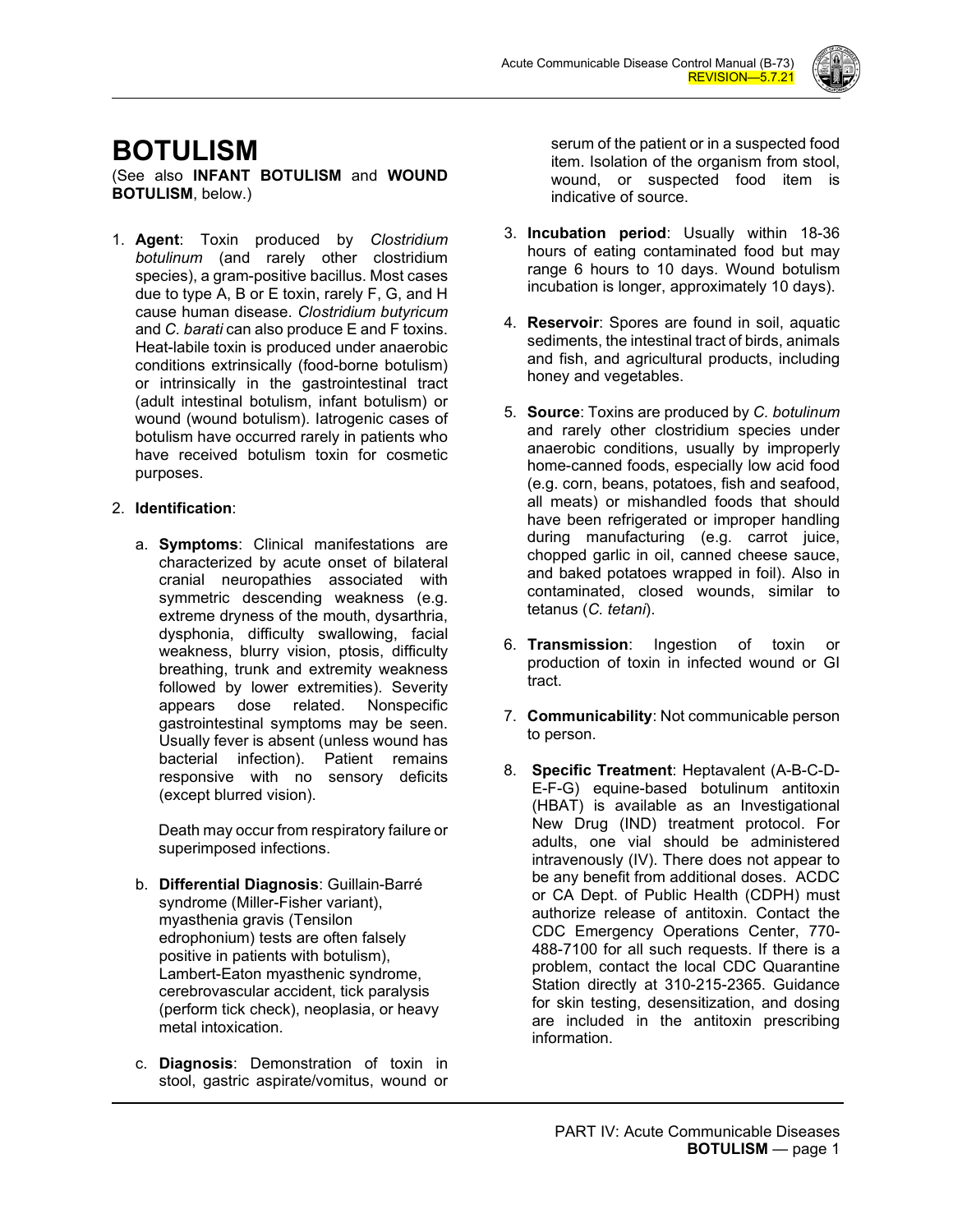

Antibiotics (e.g. penicillin G or alternatively metronidazole) are recommended for wound botulism in addition to debridement if needed. Therapy may need to be broadened due to risk of polymicrobial infection. The use of aminoglycosides is contraindicated since they have been reported to induce neuromuscular blockade.

9. **Immunity**: None.

# **REPORTING PROCEDURES**

- 1. Report any case or suspect case by telephone immediately, Title 17, Section 2500, *California Code of Regulations*.
	- a. Call Morbidity Unit during working hours.
	- b. Call Chief, ACDC, and Chief, Food and Milk Section if foodborne suspected. After working hours, contact Administrative Officer of the Day (AOD) through County Operator.
	- c. Suspected foodborne botulism case to be reported to CDC Emergency Operations Center (770-488-7100) within 4 hours of receipt of initial report. Notification of CDPH is considered a notification of CDC.
- 2. **Report Form**:

## **[SUSPECT BOTULISM INTAKE AND](http://publichealth.lacounty.gov/acd/Diseases/EpiForms/BotulismSuspIntakeCheck.pdf)  [CHECKLIST](http://publichealth.lacounty.gov/acd/Diseases/EpiForms/BotulismSuspIntakeCheck.pdf)**

# **[BOTULISM CASE REPORT \(CDPH 8547\)](http://publichealth.lacounty.gov/acd/Diseases/EpiForms/BotulismRep.pdf)**

Upon consultation with the reporting clinician, the AOD is to complete both intake/checklist and the case report (as much of pages 1-3 as possible). AOD is to report to Chief or Deputy Chief of ACDC to determine actions to follow. Case report to be faxed to CDPH on next business day to 510-620-3425. If the case is confirmed or probable, complete the entire case report pages 1-3 for submission to CDPH, who will contact treating physician to complete pages 4-5 (Antitoxin Treatment; Antitoxin Reactions) after administration of antitoxin.

## 3. **Epidemiologic Data**:

- a. Date and hour of onset of symptoms. Duration of symptoms. Record symptoms in order of their development.
- b. Food history for past 96 hours and method of food preparation. For instance, did they taste any home-canned foods after opening, but before cooking the food?
- c. Ingestion of aged fish and marine mammals (e.g. native Alaskan/Arctic foods associated with toxin E)
- d. Ingestion of improperly home-canned or preserved foods poses a high risk. Commercially canned foods are rarely involved unless mishandled.
- e. Location of remaining suspected food.
- f. Names, addresses, and ages of others that ate suspected food and time this occurred in addition to presence of any symptoms
- g. For wound botulism onset of wound infection, how original wound occurred. (e.g. puncture, subcutaneous, deep space, abrasions, lacerations, fractures, incisions)
- h. For history of drug use: injection drugs, history of "black tar" heroin, inhaled cocaine use.
- i. Cosmetic or therapeutic use of botulinum toxin.
- j. For adult intestinal botulism: history of achlorhydria, gastrointestinal diseases, post operative state.

## **CONTROL OF CASE, CONTACTS & CARRIERS**

Immediate investigation is required, regardless of time of day. Confiscate suspected food(s) for possible laboratory testing and notify others who may have suspected food in their possession.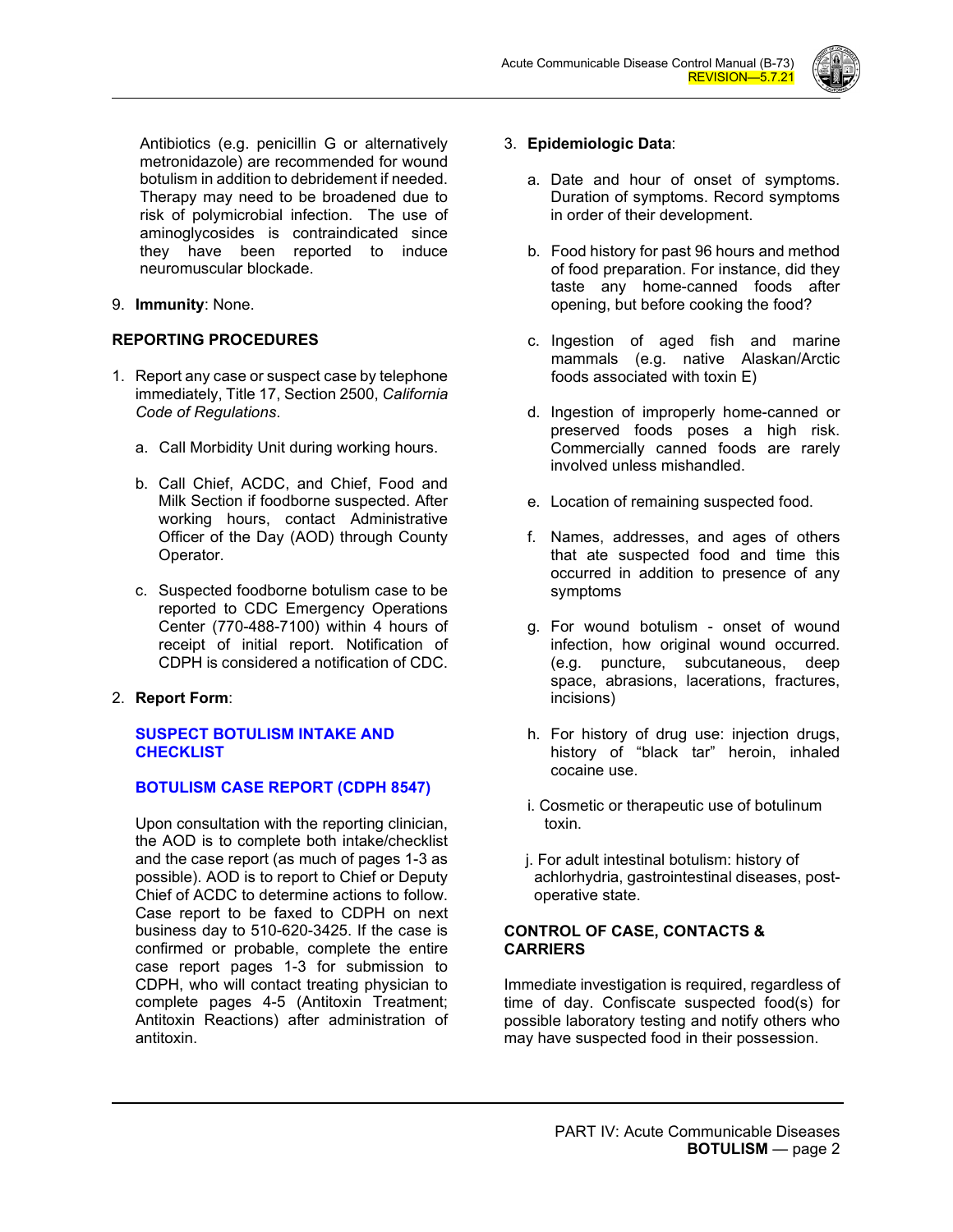

## **CASE**:

### **Precautions**: None

- 1. Immediate hospitalization at hospital with intensive care unit is essential.
- 2. Use of antitoxin must not await laboratory diagnosis if clinical findings are highly suggestive of botulism. Follow IND protocol carefully for dosage and allergic precautions.
- 3. A case of suspected foodborne botulism should receive cathartics to hasten elimination of lower intestinal contents, provided no significant ileus is present.
- 4. A case of suspected wound botulism must be examined carefully to locate the site of infection for surgical debridement; appropriate antibiotics should be administered (see above).

**CONTACTS**: Household members or persons who shared a common food source.

- 1. Search for missed cases and those at risk of illness, and refer them for medical evaluation if symptomatic.
- 2. For persons known to have eaten suspected food within 96 hours, purge with cathartics, give enemas, and maintain close observation. If symptomatic, treat as case.

**CARRIERS**: Not applicable

#### **PREVENTION-EDUCATION**

- 1. Follow recommended procedures in canning and preparing foods at home.
- 2. Boil home-canned vegetables and meat products for at least 10 minutes with thorough stirring, prior to tasting or eating.
- 3. Avoid contamination of wounds with soil or non-sterile substances.

#### **DIAGNOSTIC PROCEDURES**

Prior notification of ACDC required. See **[SPECIMEN SUBMISSION GUIDELINES FOR](http://publichealth.lacounty.gov/acd/Diseases/EpiForms/BotulismSpecGuide.pdf)** 

**[SUSPECTED BOTULISM](http://publichealth.lacounty.gov/acd/Diseases/EpiForms/BotulismSpecGuide.pdf)** for complete instructions on specimen collection and submission. In brief:

**1. Stool Samples**: Submit at least 25g of unpreserved feces specimen. Sterile water enemas may be necessary to obtain specimens. Fecal specimens should be refrigerated.

**Container**: Sterile container with lid.

**Laboratory Form**: **[Test Requisition Form](http://publichealth.lacounty.gov/lab/docs/H-3021%20Test%20Request%20Form.pdf)  [H-3021.](http://publichealth.lacounty.gov/lab/docs/H-3021%20Test%20Request%20Form.pdf)**

#### **Examination Requested**: Botulism.

**2. Blood Sample**: Treating facility obtains four 10 cc red-top or serum-separating vacutainer tubes from patient prior to the administration of antitoxin and submits it to Public Health Laboratory (PHL) with other clinical specimens. Post-treatment serologic testing of botulism cases and suspects is not indicated.

Mouse bioassay is performed by the PHL.

Matrix Assisted Laser Desorption/Ionization Time of Flight Mass Spectrometry (MALDI-TOF) can be performed by the CDC.

**3. Food Samples**: Must be collected by a Food and Milk environmental specialist under ACDC direction.

**Container**: Original container or a clean, covered container.

#### **4. GASTRIC CONTENTS, ASPIRATE or VOMITUS - for both foodborne AND wound botulism**

Submit 25-50 ml of gastric material taken before lavage in a clean, dry container without transport media.

Only samples taken within 48 hours of admission will be accepted.

Label as GASTRIC ASPIRATE or VOMITUS with 1) patient name, 2) date and time collected, and 3) medical record number.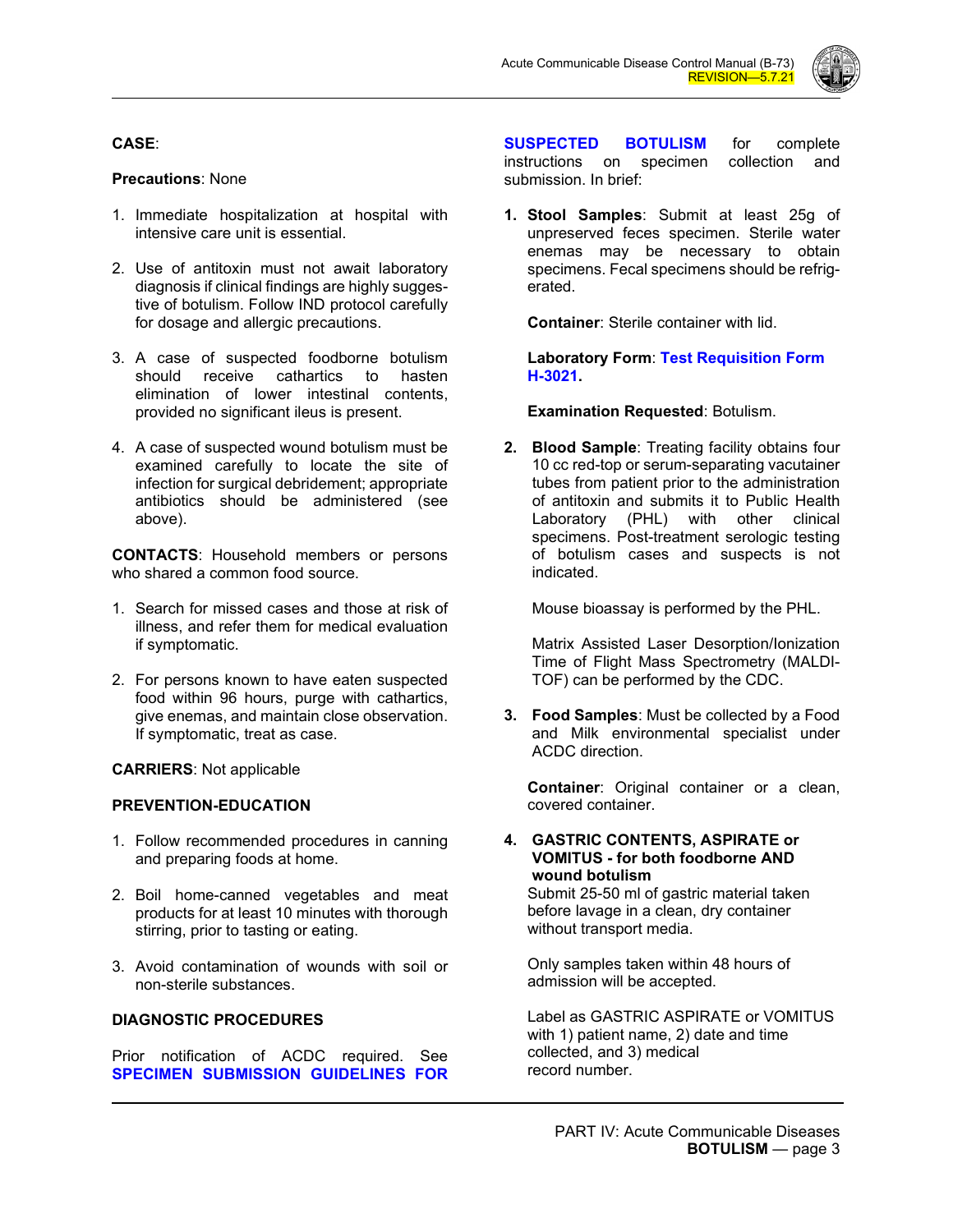

**Laboratory Form**: **[Test Requisition Form](http://publichealth.lacounty.gov/lab/docs/H-3021%20Test%20Request%20Form.pdf)  [H-3021.](http://publichealth.lacounty.gov/lab/docs/H-3021%20Test%20Request%20Form.pdf)**

**Examination Requested**: Botulism.

**Material**: Suspected food.

**Storage**: Refrigerate.

**5. Wound Culture**: Treating facility obtains anaerobic cultures of wounds or abscesses

for processing by the hospital laboratory. If possible, collect with a laboratorian in immediate anaerobic processing. Sample any evident wounds, including fracture sites; submit aspirate, excisional biopsy, or swab. Place in anaerobic transport pouch, keeping chilled at all times. If a clostridium species is isolated, consult Public Health Laboratory for instructions on submission.